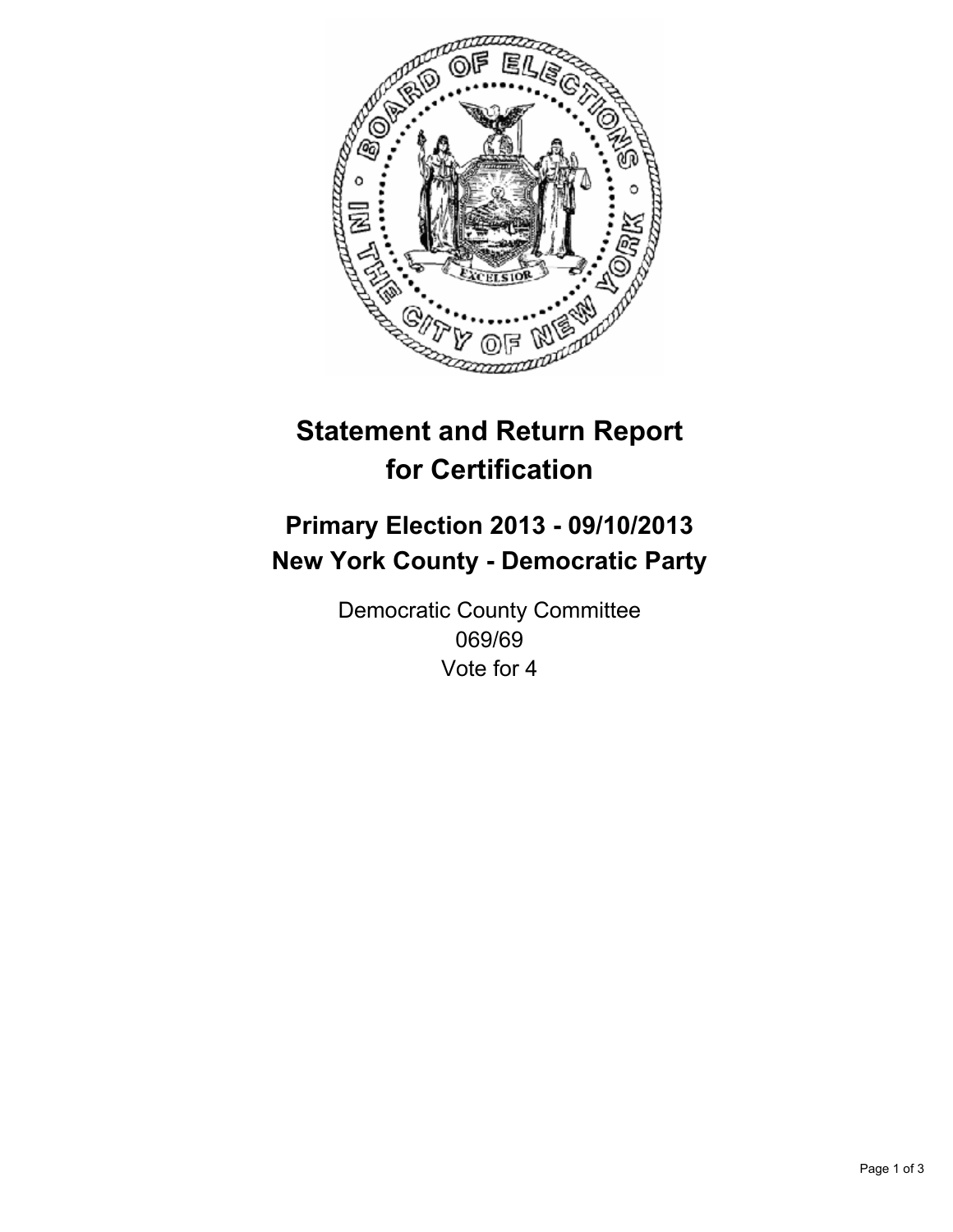

### **Assembly District 69**

| 11  |
|-----|
| 0   |
| 0   |
| 6   |
| 89  |
| 105 |
| 111 |
| 80  |
| 37  |
| 422 |
|     |